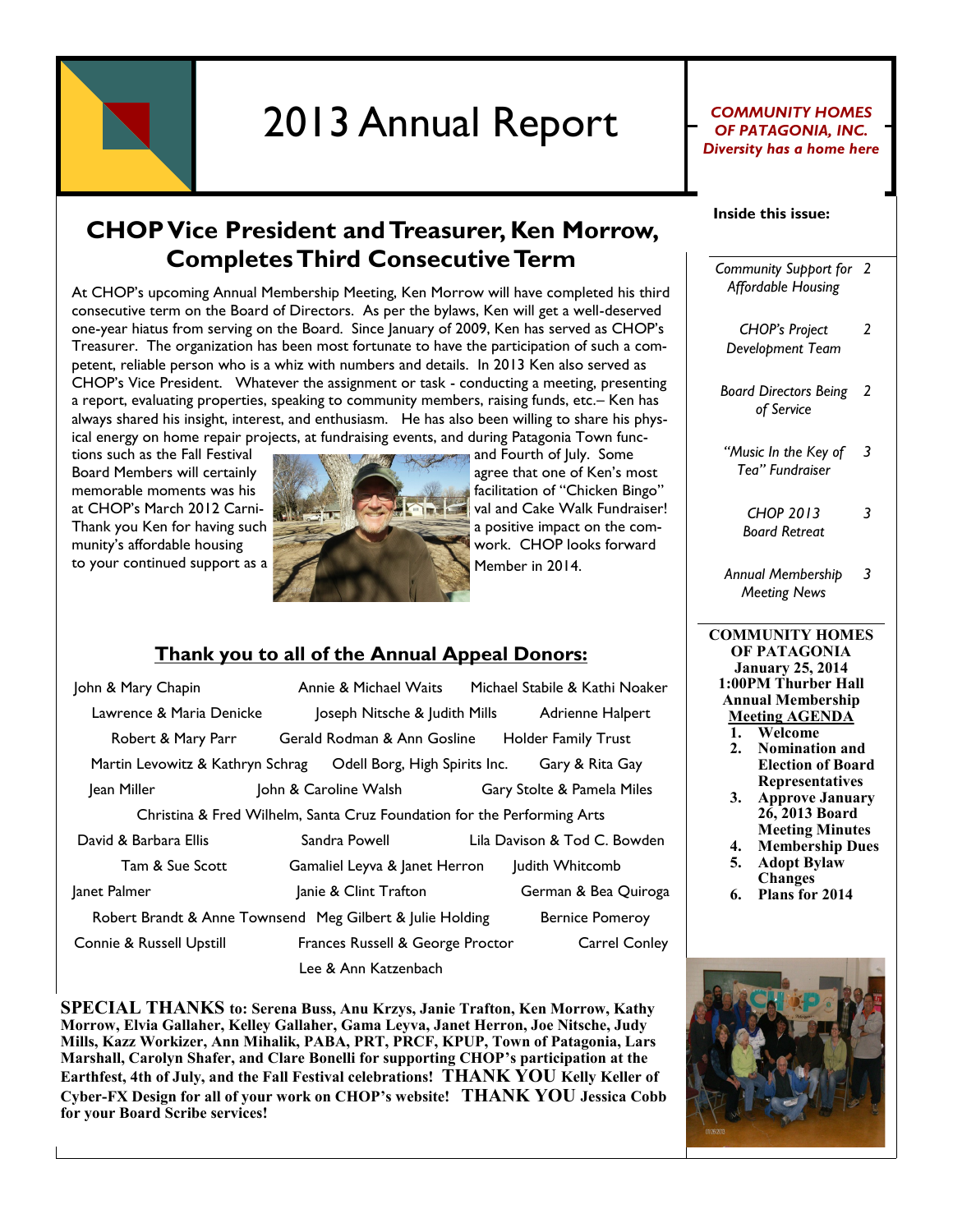



Standing from left to right: Sandra Powell, Molly Phinny, CHOP Director, Anu Krzys, Pat's Gas owner, Charlie Montoy, and seated friends





CHOP Board Director, Gama Leyva with his wife, Janet Herron



CHOP Board Director, Joseph Nitsche

# **It Takes a Community**

Local resident, Rhonda Brew, received help with a bathroom repair via CHOP's Home Repair Program. Thanks to a grant from the Patagonia Regional Community Foundation (PRCF) and CHOP Director, Anu Krzys, who provided the labor, the project was completed; or so it was thought. The cause of the deterioration was a leaking roof. With the Summer rains approaching, a solution was needed. Community residents Molly Phinny, Sandra Powell, and Pat's Gas owner, Charlie Montoy joined with Anu in a fundraising brainstorm for a roof replacement. After a few phone calls and the placement of a coffee can for donations at the gas station, \$2,185.00 was raised for roofing materials. Volunteers made the repair. CHOP was able to act as the fiscal agent for all of the generous donations. Needless to say, Rhonda was greatly appreciative for all the support from this wonderful community.

In 2013 other grateful Patagonia residents receiving needed repairs with the help of the PRCF grant were Andrea Sanchez and family (roof repair) and Ana Murietta (bathroom fixtures). CHOP donations were also used for Socorro Jurahui and Irene Smith's new front porch ramp. Thank you to Stuart Evans, Richard Rivera, Bart Young and Anu Krzys for sharing their construction skills. In addition, thank you to Victor and Carmen Castro, Clint and Janie Trafton, and Tod C. Bowden for their volunteer labor. Also, thank you to Pastor Clare and Father Bill for identifying local housing needs. And finally, a special thanks to CHOP Board Directors, Gilbert Quiroga and Anu Krzys, champions of the CHOP Home Repair Program.

# **Property Acquisition/Project Development Team**

This past year CHOP's Property Acquisition Committee has researched various in-Town properties and made recommendations to the Board of Directors on which one(s) to consider for purchase. Special thanks to Ted Piper for sharing his perspectives with the Committee! The Board has identified two properties for consideration and made contact with the property owner. The owner has suggested that CHOP make an offer. As pre-requisites to making such an offer, the Board has required CHOP to form a Development Team that is willing to plan, design, and see to completion an affordable home project. Also, the Board has required, at a minimum, the doubling of CHOP's Property Acquisition Fund. In principle the following have agreed to be members of the Development Team: Architect, Arturo Vazquez, Contractor, Ted Piper, Permaculture Consultant, Kate Tirion, Patagonia Town Manager, David Teel, Attorney, Greg Droeger, Funding Strategist, Lynn Davison, CHOP Board Liason, Anu Krzys, and,Team Coordinator, Tod C. Bowden. Thank you all for your support. There are still many pre-purchase-offer planning steps to be accomplished. Please join us at the January 25th Annual Membership Meeting to learn how you can help.

# **Inside Story Headline**

CHOP wants to thank Board Director, Gama Leyva, for his service to CHOP in 2013. Gama has decided to step down from the Board due to time constraints. In addition to his Home Inspection business, Gama has been actively involved in various community organizations, including the Mountain Empire Rotary. Gama has been a tremendous asset to CHOP's 2013 fundraising success. His insights and personality have made a positive impact. CHOP is fortunate that Gama will continue to share his expertise with us.

In October Patagonia resident, Joseph Nitsche, was elected to CHOP's Board of Directors. Joe and his wife, Judy Mills, enjoy living in Patagonia. Although they are recent residents, Joe and Judy have already generously supported many local organizations. Joe, having a legal background, has contributed mightily to a review of CHOP's Bylaws and other written documents. CHOP welcomes Joe and looks forward to his continued presence on the Board.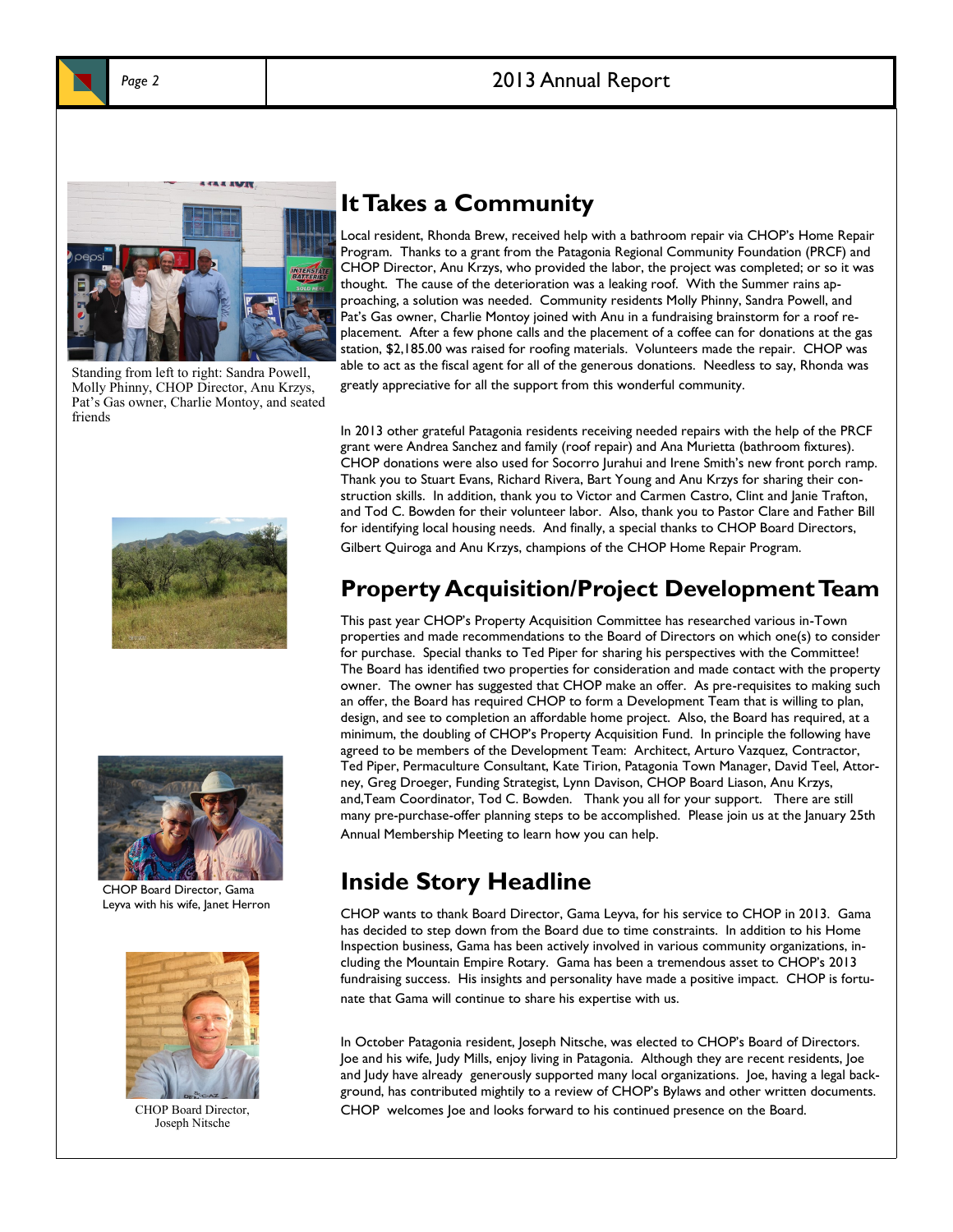# **Musical "Fun"draiser**

Christina Wilhelm, Executive Director of The Santa Cruz Foundation for the Performing Arts (SCFPA), presented "Music In the Key of Tea", on Saturday, April 20th, at the home of Patagonia resident, Sandra Powell, located in Rail-X Ranch Estates. The fund raising event's proceeds benefited Community Homes of Patagonia.

While participants enjoyed tea and food, Christina shared her knowledge of the traditional afternoon tea, as she performed a fine selection of piano pieces and engaged listeners in the art of "comprovisation". Sandra Powell's beautiful home and the surrounding scenery enhanced the relaxed, transformative feeling of the event .

Prior to gathering for tea and music, participants had a chance to view silent-auction items. At the tea's conclusion, auction and raffle winners were announced, followed by a champagne reception.

CHOP's Board of Directors and Members want to thank Christina, SCFPA, and Sandra for all of their support. Also, special acknowledgment goes to Kelley Gallaher, Barbara Smith, Kathy Morrow, and Joe Coniff, for helping with set-up and food preparation. And, of course, all of the participants for their contributions to CHOP.

Special thanks to Janie Trafton, Elvia Gallaher, Gama Leyva, Ken Morrow, Lila Davison, and Peter Lockwood for helping to facilitate the event.

# Christina Wilhelm, Executive Director of Santa Cruz Foundation for the Performing Arts

# **CHOP Board Moves Forward at Retreat**

The following is excerpted from CHOP President, Janie Trafton, 's submission to the September 2013 issue of the Patagonia Regional Times: "On August 11 Community Homes of Patagonia (CHOP) board members participated in a "Setting Directions Board Retreat". Retreat facilitator Lynn Davison did an excellent job of guiding our board's progress toward building board member relationships and defining our expectations for two and ten year results. She also helped us determine primary strategies and assisted us in outlining an action plan with expected results. Janie Trafton, Ken Morrow, Elvia Gallaher, Gama Leyva, Gilbert Quiroga, Anu Krzys, and CHOP guiding leader Tod Bowden attended." Thank you Lynn for sharing your talents with CHOP and making an impact on the Patagonia community's affordable housing work.

# **January 25th Annual Membership & Board Meetings: Bylaw changes need approval**

Standing, Lynn Davison facilitates CHOP's August 2013 Board Retreat in Cady Hall. Seated are Board Directors Ken Morrow, Gama Leyva, Gilbert Quiroga, Anu Krzys, and active Member, Tod C. Bowden. CHOP's President, Janie Trafton, took the photo.

On Saturday, January 25, 2014 CHOP will hold its Annual Membership Meeting (please see the agenda on the front page of this Annual Report) at 1:00 PM in Patagonia Community United Methodist Church's Thurber Hall located at 387 McKeown Ave. in Patagonia. The Annual Board of Director's Meeting will immediately follow the Membership Meeting. The community is invited.

We are asking as many Members as possible to attend the meeting, not only to elect two Directors to the Board, and decide Dues policy, but also to approve the proposed changes to CHOP's Bylaws. There will be time during the meeting to review the changes prior to deciding for or against approval. The proposed changes will eliminate category designations for both Board of Directors and Membership. This proposed simplification would allow the Board to fulfill quorum requirements more efficiently at monthly Board Meetings, and streamline the process of nominating and electing Board Directors at Annual Membership Meetings. If you want to discuss the specific Bylaw changes please contact us. Remember you can view the current CHOP Bylaws on the website: www.chopatagonia.org on the "Documents" page.

There are two positions on the Board of Directors for the Members to elect. Current nominees are: ANU KRZYS & TOD BOWDEN. Additional nominations may be made at the Annual Membership Meeting prior to the election process. We look forward to your participation this year! Thank you.